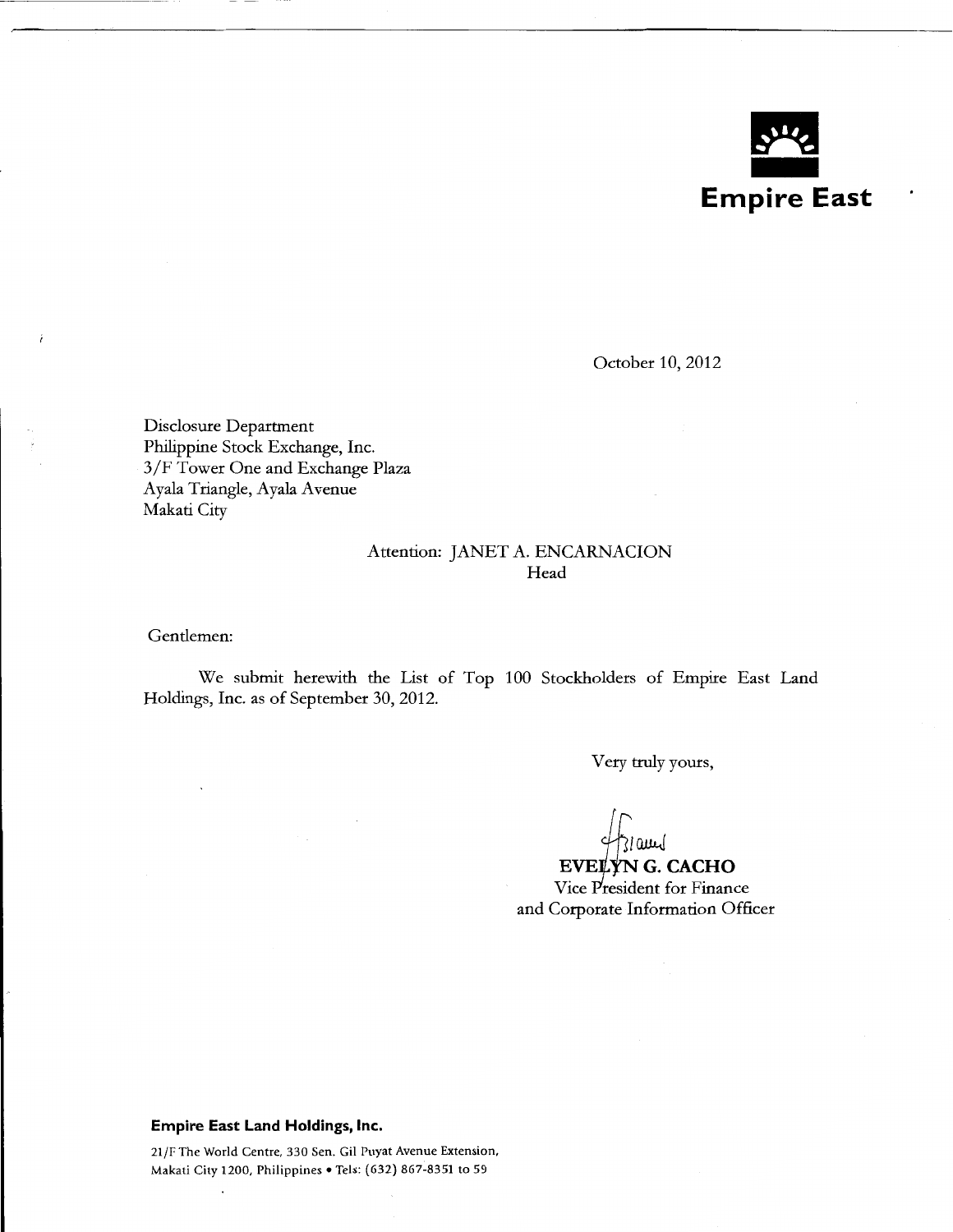#### LIST OF TOP 100 STOCKHOLDERSAs Of September 30, 2012

|                                                         | OUTSTANDING &        | OUTSTANDING &<br>TOTAL       |                  | PERCENTAGE                |                                                                                          |
|---------------------------------------------------------|----------------------|------------------------------|------------------|---------------------------|------------------------------------------------------------------------------------------|
|                                                         | <b>ISSUED SHARES</b> | ISSUED SHARES<br>HOLDINGS    |                  | TO                        |                                                                                          |
| STOCKHOLDER'S NAME                                      | (FULLY PAID)         | (PARTIALLY PAID)(SUBSCRIBED) |                  | TOTAL NATIONALITY ADDRESS |                                                                                          |
| MEGAWORLD CORPORATION                                   | 5,022,770,249.00     | 0.00                         | 5,022,770,249.00 | 46 FILIPINO               | 28/F THE WORLD CENTRE 330 SEN. GIL PUYAT AVE., MAKATI CITY                               |
| PCD NOMINEE CORPORATION (FILIPINO)                      | 3,975,398,039.00     | 0.00                         | 3,975,398,039.00 | 36 FILIPINO               | 37/F TOWER I, THE ENTERPRISE CENTER, 6766 AYALA AVE. COR. PASEO DE ROXAS                 |
| FIRST CENTRO INC.                                       | 1,088,494,500.00     | 0.00                         | 1,088,494,500.00 | 10 FILIPINO               | 28/F THE WORLD CENTER 330 SEN GIL PUYAT AVE MAKATI CITY                                  |
| PCD NOMINEE CORPORATION (NON-FILIPINO)                  | 236,838,164.00       | 0.00                         | 236,838,164.00   |                           | 2 NON-FILIPINO 37/F TOWER I, THE ENTERPRISE CENTER, 6766 AYALA AVE. COR. PASEO DE ROXAS, |
| THE ANDRESONS GROUP INC.                                | 138, 133, 820.00     | 0.00                         | 138,133,820.00   | 1 FILIPINO                | 28/F THE WORLD CENTER 330 SEN GIL PUYAT AVE MAKATI CITY                                  |
| EMPIRE EAST LAND HOLDINGS, INC.                         | 127,256,071.00       | 0.00                         | 127,256,071.00   | 1 FILIPINO                | 21/F, THE WORLD CENTRE BUILDING 330 SEN. GIL PUYAT AVE., MAKATI CITY                     |
| ANDREW LIM TAN                                          | 24, 277, 776.00      | 0.00                         | 24, 277, 776.00  | 0 FILIPINO                | 28/F THE WORLD CENTER 330 SEN GIL PUYAT AVE MAKATI CITY                                  |
| SIMON LEE SUI HEE                                       | 16,685,206.00        | 0.00                         | 16,685,206.00    | 0 AUSTRALIAN              | 78 THE AVENUE; NEDLANDS 6009 WESTERN, AUSTRALIA                                          |
| RAMON UY ONG                                            | 14,950,000.00        | 0.00                         | 14,950,000.00    | 0 FILIPINO                | #9 NAVARRO STREET CORINTHIAN GARDENS QUEZON CITY                                         |
| LUCIO W. YAN                                            | 10,350,000.00        | 0.00                         | 10,350,000.00    | 0 FILIPINO                | 537 LAFAYETTE STREET GREENHILLS EAST, MANDALUYONG                                        |
| SAMUEL CHUA NG &/OR JOCELYN NGO NG ITF STEVEN SAMUEL NO | 7,015,000.00         | 0.00                         | 7,015,000.00     | 0 FILIPINO                | 809 ONGPIN ST., STA. CRUZ MANILA 1003                                                    |
| UNION PROPERTIES INC.                                   | 6,157,808.00         | 0.00                         | 6,157,808.00     | 0 FILIPINO                | 6/F SSS MAKATI BUILDING AYALA AVE. COR. HERRERA STS. MAKATI CITY                         |
| ALBERTO MENDOZA AND/OR JEANIE C. MENDOZA                | 4,444,106.00         | 0.00                         | 4,444,106.00     | 0 FILIPINO                | #1145 AGUILAR ST., TONDO, MANILA                                                         |
| EVANGELINE R. ABDULLAH                                  | 4,324,000.00         | 0.00                         | 4,324,000.00     | 0 FILIPINO                | 3 HARVARD ROAD, FORBES PARK MAKATI CITY                                                  |
| VALENTIN T. KHOE                                        | 4,207,434.00         | 0.00                         | 4,207,434.00     | 0 FILIPINO                | 27 11TH ST., NEW MANILA, Q.C.                                                            |
| GEORGE T. YANG                                          | 3,675,400.00         | 0.00                         | 3,675,400.00     | 0 FILIPINO                | 17/F CITIBANK BLDG. PASEO DE ROXAS MAKATI METRO MANILA                                   |
| ZHENG CHANG HUA                                         | 3,220,000.00         | 0.00                         | 3,220,000.00     | 0 CHINESE                 | RM. 608 BINONDO PLAZA #850 ALVARADO ST., BINONDO MANILA                                  |
| TIONG C. ROSARIO                                        | 3,138,791.00         | 0.00                         | 3,138,791.00     | 0 FILIPINO                | TR MERCANTILE, UNIT 1704 EAST TOWER, PSE CENTER ORTIGAS, PASIG CITY                      |
| MAXIMINO S. UY &/OR LIM HUE HUA                         | 3,105,000.00         | 0.00                         | 3,105,000.00     | 0 FILIPINO                | 6TH FLR. CEDAR EXECUTIVE BLDG. TIMOG AVE. Q.C. 1100                                      |
| TRANS-ASIA SECURITIES, INC.                             | 3,000,000.00         | 0.00                         | 3,000,000.00     | 0 FILIPINO                | RM. 601-S STATE CENTER 333 JUAN LUNA ST. BINONDO, MANILA                                 |
| LUISA CO LI                                             | 2,902,908.00         | 0.00                         | 2,902,908.00     | 0 FILIPINO                | 627 MADRID ST., BINONDO MANILA                                                           |
| EDWARD N. CHEOK                                         | 2,875,000.00         | 0.00                         | 2,875,000.00     | 0 FILIPINO                | RM. 1005 FAR EAST BANK BLDG., 560 QUINTIN PAREDES ST., BINONDO MANILA                    |
| ABOITIZ EQUITY VENTURES INC.                            | 2,813,843.00         | 0.00                         | 2,813,843.00     | 0 FILIPINO                | 110 LEGASPI ST., LEGASPI VILL. MAKATI CITY                                               |
| CAROLINA ONG YU                                         | 2,415,000.00         | 0.00                         | 2,415,000.00     | 0 FILIPINO                | 931 SCHUYLER ST., MANDALUYONG CITY                                                       |
| MAXIMINO S. UY                                          | 2,357,500.00         | 0.00                         | 2,357,500.00     | 0 FILIPINO                | 6TH FLR. CEDAR EXECUTIVE BLDG. TIMOG AVE. O.C. 1100                                      |
| ABOITIZ & COMPANY                                       | 2, 314, 421.00       | 0.00                         | 2,314,421.00     | 0 FILIPINO                | 2/F ABOITIZ BUILDING 110 LEGASPI ST., MAKATI CITY                                        |
| WILLIAM HOW                                             | 2,300,000.00         | 0.00                         | 2,300,000.00     | 0 FILIPINO                | HARVESTER CORPORATE CENTER, 158 P. TUAZON BLVD. COR. 7TH AVE.,                           |
| SAN-TEH A.K.A. DANIE LAI                                | 2,129,800.00         | 0.00                         | 2,129,800.00     | 0 TAIWANESE               | 3A GOLDLAND TWR, 10 EISENHOWEER ST., GREENHILLS SAN JUAN                                 |
| CHAK CHING CHAN                                         | 1,759,500.00         | 0.00                         | 1,759,500.00     | 0 FILIPINO                | 1539 DOROTEO JOSE STREET STA. CRUZ, MANILA                                               |
| ANTONIO ABRERA                                          | 1,725,000.00         | 0.00                         | 1,725,000.00     | 0 FILIPINO                | INFOMAN, GROUND FLR. MJL BLDG. 1175 PASONG TAMO MAKATI CITY                              |
| CHIN HSIANG WANG                                        | 1,725,000.00         | 0.00                         | 1,725,000.00     | 0 TAIWANESE               | 422 QUIRINO HIGHWAY QUEZON CITY                                                          |
| PABLO N. PUA                                            | 1,725,000.00         | 0.00                         | 1,725,000.00     | 0 FILIPINO                | RM. 803 CHINATOWN STEEL TOWER ASUNCION ST., BINONDO MANILA                               |
| FIRST ABACUS FINANCIAL HOLDINGS CORPORATION             | 1,650,000.00         | 0.00                         | 1,650,000.00     | 0 FILIPINO                | UNIT E-3001, PSE CENTRE EXCHANGE ROAD, ORTIGAS COMPLEX                                   |
| FRANCISCO L. BENEDICTO                                  | 1,610,000.00         | 0.00                         | 1,610,000.00     | 0 FILIPINO                | B. BENEDICTO & SONS COMPANY 99-101 PLARIDEL STREET CEBU CITY 6000                        |
| LAWRENCE MENDOZA AND/OR ALBERTO MENDOZA                 | 1,583,320.00         | 0.00                         | 1,583,320.00     | 0 FILIPINO                | 1145 AGUILAR ST. MANILA                                                                  |
| LEONCIO TAN TIU                                         | 1,495,000.00         | 0.00                         | 1,495,000.00     | 0 FILIPINO                | 522 NUEVA STREET BINONDO, MANILA                                                         |
| ERRAMON I. ABOITIZ                                      | 1,418,354.00         | 0.00                         | 1,418,354.00     | 0 FILIPINO                | 110 LEGASPI ST., LEGASPI VILL. MAKATI CITY                                               |
| UNITED LIFE ASSURANCE CORP.                             | 1,405,300.00         | 0.00                         | 1,405,300.00     | 0 FILIPINO                | 6/F FEDERAL TOWER BLDG. DASMARINAS ST. COR.                                              |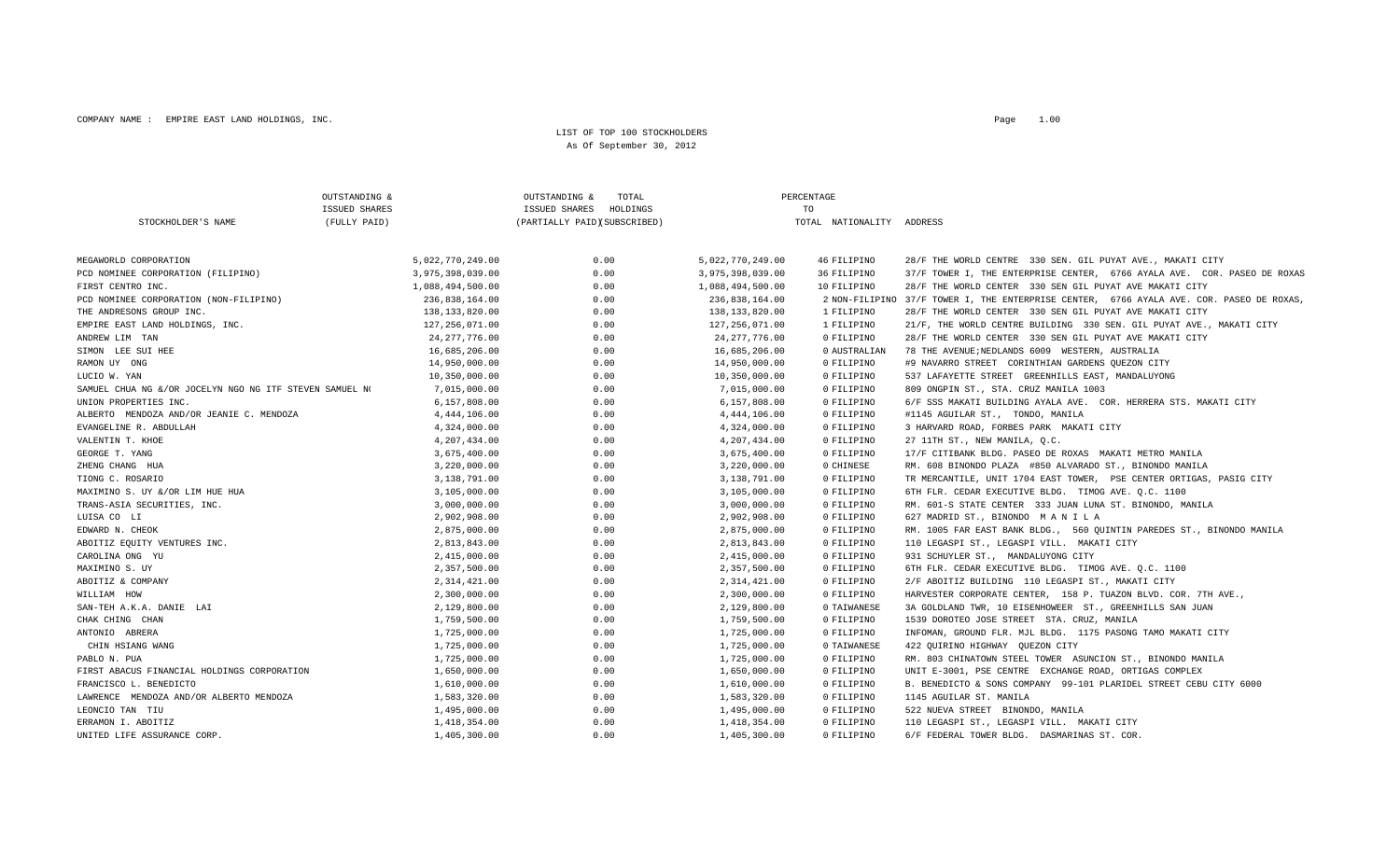| MANUEL LOPEZ AND/OR MA. TERESA LOPEZ                | 1,380,638.00 | 0.00 | 1,380,638.00 | 0 FILIPINO  | 841 HARVARD ST., WACK-WACK VILLAGE, MANDALUYONG CITY                       |
|-----------------------------------------------------|--------------|------|--------------|-------------|----------------------------------------------------------------------------|
| LUIS ANG AND/OR LISA ANG                            | 1,312,150.00 | 0.00 | 1,312,150.00 | 0 FILIPINO  | 1333 CABALLERO ST. DASMARINAS VILLAGE, MAKATI CITY                         |
| EDAN CORPORATION                                    | 1,277,972.00 | 0.00 | 1,277,972.00 | 0 FILIPINO  | 562 HOLY CROSS STREET BO. GREENHILLS, MANDALUYONG                          |
| ABOITIZ & COMPANY, INC.                             | 1,189,100.00 | 0.00 | 1,189,100.00 | 0 FILIPINO  | P.O. BOX 65 CEBU CITY 6000                                                 |
| ABOITIZ EQUITY & VENTURES                           | 1,189,100.00 | 0.00 | 1,189,100.00 | 0 FILIPINO  | P.O. BOX 65 CEBU CITY 6000                                                 |
| CONSTANTINO CHUA AND/OR WILLINGTON AND/OR GEORGE WY | 1,150,000.00 | 0.00 | 1,150,000.00 | 0 FILIPINO  | RM. 307 WELLINGTON BLDG., ORIENTE ST., BINONDO, MANILA                     |
| ROSA ALEXANDRA UY                                   | 1,150,000.00 | 0.00 | 1,150,000.00 | 0 FILIPINO  | #6 MOLAVE ST., FORBES PARK MAKATI CITY                                     |
| ROBERT C. TAN                                       | 1,094,662.00 | 0.00 | 1,094,662.00 | 0 FILIPINO  | MARIA LUISA PARK, BANILAD CEBU CITY 6000                                   |
| WILLINGTON W. CHUA                                  | 1,035,000.00 | 0.00 | 1,035,000.00 | 0 FILIPINO  | RM. 307 WELLINGTON BLDG. ORIENTE ST. BINONDO MANILA                        |
| SALLY T. GO                                         | 1,035,000.00 | 0.00 | 1,035,000.00 | 0 FILIPINO  | #1010 BASILAN, INSULAR VILL.II DAVAO CITY 8000                             |
| SAMUEL NG                                           | 1,035,000.00 | 0.00 | 1,035,000.00 | 0 FILIPINO  | 54 FELIX MANALO STREET SAN JUAN, METRO MANILA                              |
| JULIE WONG PUA                                      | 1,035,000.00 | 0.00 | 1,035,000.00 | 0 FILIPINO  | MANLAR RICE MILL MABINI, SANTIAGO CITY 3311                                |
| FLORA B. CHUA                                       | 1,028,972.00 | 0.00 | 1,028,972.00 | 0 FILIPINO  | #35 DON V. MADRIGAL AVENUE CORINTHIAN GARDENS, QUEZON CITY                 |
| EMILY BENEDICTO                                     | 1,000,000.00 | 0.00 | 1,000,000.00 | 0 FILIPINO  | 101 PLARIDEL STREET CEBU CITY 6000                                         |
| WINSTON S. CO                                       | 998,707.00   | 0.00 | 998,707.00   | 0 CHINESE   | 23 LOPEZ JUANA STREET AYALA HEIGHTS, QUEZON CITY                           |
| JULIET U. BANGAYAN                                  | 920,000.00   | 0.00 | 920,000.00   | 0 FILIPINO  | 395 COLUMBIA ST., GREENHILLS EAST, MANDALUYONG CITY                        |
| CARMELINO O. DIONIDO                                | 909,121.00   | 0.00 | 909,121.00   | 0 FILIPINO  | 2490 JUAN LUNA ST., TONDO, MANILA                                          |
| FLORA NG SIU KHENG                                  | 864,800.00   | 0.00 | 864,800.00   | 0 FILIPINO  | 23 CAMBRIDGE CIRCLE, NORTH FORBES PARK MAKATI CITY                         |
| VICTORIANO SY SR.                                   | 849,122.00   | 0.00 | 849,122.00   | 0 FILIPINO  | C/O GLOBESCO, INC. 192 STO. DOMINGO AVENUE QUEZON CITY                     |
| CENTURY SECURITIES CORPORATION A/C 888              | 842,747.00   | 0.00 | 842,747.00   | 0 FILIPINO  | 1105 GALLERIA CORPORATE CENTER PASIG CITY                                  |
| BENILDA S. SANTOS                                   | 830,000.00   | 0.00 | 830,000.00   | 0 FILIPINO  | 21 TIRAD PASS ST., AYALA HEIGHTS QUEZON CITY 1100                          |
| ELIZABETH K. SO                                     | 805,000.00   | 0.00 | 805,000.00   | 0 FILIPINO  | 541-B SILENCIO ST., QUEZON CITY                                            |
| WILLIAM K. SO                                       | 805,000.00   | 0.00 | 805,000.00   | 0 FILIPINO  | 541-C SILENCIO ST., QUEZON CITY                                            |
| BAUHINIA MANAGEMENT INC.                            | 787,750.00   | 0.00 | 787,750.00   | 0 FILIPINO  | C/O ABOTIZ & CO., INC. 110 LEGASPI ST., MAKATI CITY                        |
| KIM LAO                                             | 779,424.00   | 0.00 | 779,424.00   | 0 FILIPINO  | 55 MANGUSTAN ROAD MALABON, METRO MANILA                                    |
| CONSOLIDATED DISTILLERS OF THE FAR EAST INC.        | 759,964.00   | 0.00 | 759,964.00   | 0 FILIPINO  | 28/F WORLD CENTER 330 SEN GIL PUYAT AVE MAKATI CITY                        |
| ANTONIO INIGO SARTE                                 | 747,500.00   | 0.00 | 747,500.00   | 0 FILIPINO  | 001-D DUNHILL DRIVE KM. 18 SEVERINA PARANAQUE, METRO MLA.                  |
| MARIANO O. CHUA                                     | 690,000.00   | 0.00 | 690,000.00   | 0 FILIPINO  | SUITE 901 9TH FLOOR, TYTANA TOWER, PLAZA LORENZO RUIZ, BINONDO MLA.        |
| LUCILA COCHICO                                      | 690,000.00   | 0.00 | 690,000.00   | 0 FILIPINO  | #29 RD 1, BRGY BAGONG PAG-ASA, QUEZON CITY 1105                            |
| ALBERTO O. GOCHANGCO                                | 690,000.00   | 0.00 | 690,000.00   | 0 FILIPINO  | 17 ADAMS ST., FILINVEST SOUTH BINAN, LAGUNA 4024                           |
| HUNG SEK PUI AND/OR CHAN PUI FAI                    | 690,000.00   | 0.00 | 690,000.00   |             | 0 HONGKONG NAT IUNIT 21 SAMAR VILLE TOWNHOMES SOUTH TRIANGLE QUEZON CITY   |
| CONRADO VICENTE                                     | 690,000.00   | 0.00 | 690,000.00   | 0 FILIPINO  | 202 J. BASA STREET SAN JUAN, METRO MANILA                                  |
| ALBERTO GOCHANGCO                                   | 667,000.00   | 0.00 | 667,000.00   | 0 FILIPINO  | C/O CITI APPLIANCE NATIONAL HIGHWAY PARIAN CALAMBA LAGUNA 4027             |
| PETER DATA ITF ESTRELLITA                           | 648,600.00   | 0.00 | 648,600.00   | 0 FILIPINO  | 11/F SOLIDBANK BLDG. PASEO DE ROXAS, MAKATI CITY                           |
| VICTORIANO G. SY JR.                                | 648,600.00   | 0.00 | 648,600.00   | 0 FILIPINO  | 401 COLUMBIA ST., GREENHILLS EAST, MANDALUYONG CITY                        |
| WONG CHI SAM                                        | 618,240.00   | 0.00 | 618,240.00   | 0 FILIPINO  | S1120 STATE CENTER BUILDING 333 JUAN LUNA STREET BINONDO, MANILA           |
| LEE KENG CHUA                                       | 596,572.00   | 0.00 | 596,572.00   | 0 FILIPINO  | #35 DON V. MADRIGAL AVE. CORINTHIAN GARDENS QUEZON CITY                    |
| INTERNATIONAL POLYMER CORP.                         | 586,960.00   | 0.00 | 586,960.00   | 0 FILIPINO  | 26/F PACIFIC STAR BLDG., MAKATI AVE. COR. SEN. GI LPUYAT AVE., MAKATI CITY |
| WALTER CO AND/OR GENEVIEVE CO                       | 575,000.00   | 0.00 | 575,000.00   | 0 FILIPINO  | 5060 SAN RAFAEL EXT. MANDALUYONG CITY                                      |
| PHILIP Z. DABAO                                     | 575,000.00   | 0.00 | 575,000.00   | 0 FILIPINO  | #1 BEGONIA ST. CAPITOLVILLE II BACOLOD CITY 6100                           |
| EDMUND H. GO                                        | 575,000.00   | 0.00 | 575,000.00   | 0 FILIPINO  | C/O FILMON HARDWARE INC. P.O. BOX 390, CEBU CITY 6000                      |
| BENITO LAO                                          | 575,000.00   | 0.00 | 575,000.00   | 0 FILIPINO  | 485 LAVEZARES ST. BINONDO, MANILA                                          |
| LIN FENG                                            | 575,000.00   | 0.00 | 575,000.00   | 0 CHINESE   | PENTHOUSE BINONDO PLAZA #850 ALVARADO ST., BINONDO MANILI                  |
| REGINA CAPITAL DEV. CORP. 011032                    | 575,000.00   | 0.00 | 575,000.00   | 0 FILIPINO  | UNIT 806 TOWER I, PSE PLAZA, AYALA AVE., MAKATI CITY                       |
| ELIZABETH L. SY                                     | 565,504.00   | 0.00 | 565,504.00   | 0 FILIPINO  | 401 COLUMBIA ST., GREENHILLS EAST, MANDALUYONG CITY                        |
| WU-PANG YAO                                         | 558,000.00   | 0.00 | 558,000.00   | 0 TAIWANESE | 23/F NO. 447, SEC. 3 WEN-SHING ROAD TAICHING TAIWAN R.O.C.                 |
| SALLY KHO                                           | 548,642.00   | 0.00 | 548,642.00   | 0 FILIPINO  | UNIT 27 CITY GARDEN TOWNHOUSE 208 PASADENA DRIVE, SAN JUAN MM              |
| ESTHER A. VIBAL                                     | 525,366.00   | 0.00 | 525,366.00   | 0 FILIPINO  | DON PEPE CORNER SIROUN STREET STA. MESA HEIGHTS, QUEZON CITY               |
| HORACIO E. PASCUAL AND/OR FELICITAS V. PASCUAL      | 517,500.00   | 0.00 | 517,500.00   | 0 FILIPINO  | 907 EIFFEL RD. LE MARICHE SUBD 222 E. RODRIGUEZ SR., AVENUE QUEZON CITY    |
| LUISA CO LI                                         | 492,430.00   | 0.00 | 492,430.00   | 0 FILIPINO  | 627 MADRID ST., BINONDO MANILA                                             |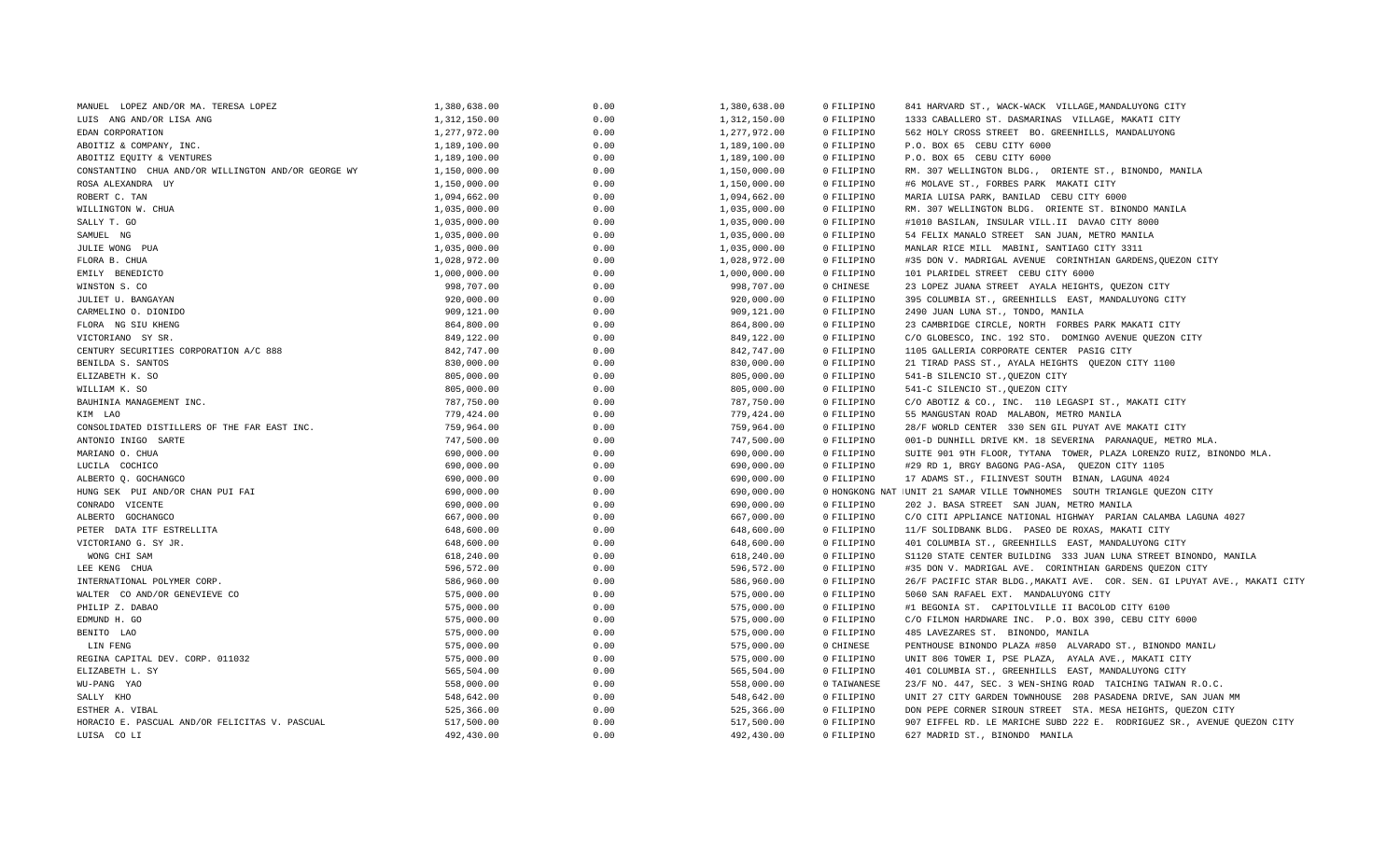| ELIODORO J. RAVALO                            | 476,100.00        | 0.00 | 476,100.00        | 0 FILIPINO  | ASIAN MANSION II LPH 01, 107 DELA ROSA COR. NIEVA STS. LEGASPI VILLAGE    |
|-----------------------------------------------|-------------------|------|-------------------|-------------|---------------------------------------------------------------------------|
| JAMES C. TSANG                                | 471,224.00        | 0.00 | 471,224.00        | 0 FILIPINO  | VICTORY CONST. SUPPLY SANTIAGO CITY 3311                                  |
| JOSEFINA A. PASCUAL                           | 467,820.00        | 0.00 | 467,820.00        | 0 FILIPINO  | GEN. TRIAS, CAVITE 4107                                                   |
| DIOSDADO M. HOLGADO                           | 460,000.00        | 0.00 | 460,000.00        | 0 FILIPINO  | 20 D. TUASON ST. BF HOMES PARANAQUE, METRO MANILA                         |
| OCBC SECURITIES PHILS., INC. A/C #ICESAR01    | 445,625.00        | 0.00 | 445,625.00        | 0 FILIPINO  | UNIT 2502-A, PSE CENTRE, WEST TOWER, EXCHANGE ROAD, ORTIGAS CRT, PASIG CI |
| OCBC SECURITIES PHILS., INC. A/C #IJOPAS01    | 445,625.00        | 0.00 | 445,625.00        | 0 FILIPINO  | UNIT 2502-A PSE CENTRE WEST TOWER EXCHANGE RD. ORTIGAS CENTER PASIG CITY  |
| LUZ ANG                                       | 434,562.00        | 0.00 | 434,562.00        | 0 FILIPINO  | 506 GENERAL MASCARADO ST., LITTLE BAGUIO, SAN JUAN M.M.                   |
| MARITES MENDOZA AND/OR ALBERTO MENDOZA        | 432,400.00        | 0.00 | 432,400.00        | 0 FILIPINO  | 1145 AGUILAR STREET TONDO, MNILA                                          |
| KRISTINE C. YAO                               | 412,500.00        | 0.00 | 412,500.00        | 0 FILIPINO  | 30-D PACIFIC PLAZA CONDOMINIUM AYALA AVE. MAKATI CITY                     |
| EDGARDO C. CARPIO                             | 409,860.00        | 0.00 | 409,860.00        | 0 FILIPINO  | #67 MARANAW RD., LA VISTA SUBD LOYOLA HEIGHTS, QUEZON CITY                |
| ALFREDO E. BUERGO                             | 402,500.00        | 0.00 | 402,500.00        | 0 FILIPINO  | LOT 25 BLOCK 57 ORCHIDS ST. SGH VILLAGE, MUNTINLUPA CITY                  |
| BERNARDO A. HAO                               | 402,500.00        | 0.00 | 402,500.00        | 0 FILIPINO  | C/O CASA CIUDAD AUTO SERVICE CENTER #51 #53 KABIGNAYAN ST., TATALON, QUEZ |
| MAURICE THEORET                               | 399,682.00        | 0.00 | 399,682.00        | 0 FILIPINO  | MIMOSA DRIVE MIMOSA LEISURE ESTATE CLARK FIELD PAMPANGA 2009              |
| BENJAMIN S. GELI AND/OR NELIA O. GELI         | 396,750.00        | 0.00 | 396,750.00        | 0 FILIPINO  | 80 V. MAPA STREET DAVAO CITY 8000                                         |
| MANUEL M. LOPEZ                               | 394,680.00        | 0.00 | 394,680.00        | 0 FILIPINO  | 841 HARVARD T., WACK WACK VILL MANDALUYONG                                |
| CESAR S. ARNALDO                              | 392,150.00        | 0.00 | 392,150.00        | 0 FILIPINO  | RM. 303 NBV BLDG., 1191 MA. OROSA ST., ERMITA, MANILA                     |
| ZENAIDA P. ALCANTARA AND/OR LUIS M. ALCANTARA | 391,000.00        | 0.00 | 391,000.00        | 0 FILIPINO  | NO. 6 4TH ST, BBB, MARULAS VALENZUELA CITY                                |
| ANTHONY M. TE                                 | 388,079.00        | 0.00 | 388,079.00        | 0 FILIPINO  | 33 C BAYVIEW DR., BAYVIEW VILL TAMBO, PARANAQUE                           |
| BEN-TZAO CHERNG                               | 386,032.00        | 0.00 | 386,032.00        | 0 TAIWANESE | 12/F BA-LEPANTO BUILDING PASEO DE ROXAS, MAKATI CITY                      |
| MIGUEL O. PINEDA                              | 378,350.00        | 0.00 | 378,350.00        | 0 FILIPINO  | DON JOSE VILLAGE B. RODRIGUEZ STREET CEBU CITY 6000                       |
| VICTORIANO SY JR.                             | 369,095.00        | 0.00 | 369,095.00        | 0 FILIPINO  | 192 STO. DOMINGO QUEZON CITY                                              |
| GEORGE T. YANG                                | 367,540.00        | 0.00 | 367,540.00        | 0 FILIPINO  | 24 STO. TOMAS ST., URDANETA VILL. MAKATI                                  |
| JUSTINO H. CACANINDIN                         | 365,539.00        | 0.00 | 365,539.00        | 0 FILIPINO  | 4/F SYCIPLAW CTR. 105 PASEO DE ROXAS, MAKATI CITY                         |
| ELIZABETH L. SY                               | 357,902.00        | 0.00 | 357,902.00        | 0 FILIPINO  | C/O GLOBESCO, INC. 192 STO. DOMINGO AVENUE QUEZON CITY                    |
| ANTONIO L. CARDINO                            | 356,500.00        | 0.00 | 356,500.00        | 0 FILIPINO  | 24 EMERALD ST., SEVERINA 18 SUBD. WEST SERVICE RD. PARANAQUE CITY         |
| JOHN T. LAO                                   | 356,500.00        | 0.00 | 356,500.00        | 0 FILIPINO  | 318 GUNAO STREET QUIAPO, MANILA                                           |
| MANUEL GONZALES                               | 355,810.00        | 0.00 | 355,810.00        | 0 FILIPINO  | 76 SPEAKER PEREZ ST. QUEZON CITY                                          |
| AIM SCIENTIFIC RESEARCH FOUNDATION, INC.      | 349,600.00        | 0.00 | 349,600.00        | 0 FILIPINO  | AIM BLDG. PASEO DE ROXAS,                                                 |
| ZENAIDA I. ALANO OR JANICE A. R.              | 345,000.00        | 0.00 | 345,000.00        | 0 FILIPINO  | 6 ST., MATTHEW STREET, ST. CHARBEL EXEC VILL, PH 2 TANDANG SORA 116 QC    |
| JOSE D. CHUA                                  | 345,000.00        | 0.00 | 345,000.00        | 0 FILIPINO  | 38 SANTOL ST., OUEZON CITY                                                |
| CHUA BON PEN                                  | 345,000.00        | 0.00 | 345,000.00        | 0 FILIPINO  | 1363 PEDRO GIL ST. PACO, MANILA                                           |
| HUNG LAI YUEN                                 | 345,000.00        | 0.00 | 345,000.00        | 0 CHINESE   | 24 MARTON ROAD, EAST CANUMAY VALENZUELA, METRO MANILA 1469                |
| JEAN HENRI D. LHUILLIER                       | 345,000.00        | 0.00 | 345,000.00        | 0 FILIPINO  | 6/F PJL CORP. CENTER, NICANOR GARCIA ST., COR. CANDELARIA ST., MAKATI CIT |
| EMMA C. LIM                                   | 345,000.00        | 0.00 | 345,000.00        | 0 FILIPINO  | 20H LEGASPI TOWER 300 ROXAS BLVD., MANILA                                 |
| LIM HENG                                      | 345,000.00        | 0.00 | 345,000.00        | 0 FILIPINO  | F. SARIO STREET STA CRUZ LAGUNA 4009                                      |
| JAIME S. TIUKINGCOC                           | 345,000.00        | 0.00 | 345,000.00        | 0 FILIPINO  | 11 KINGFISHER STREET GREENMEADOWS, QUEZON CITY                            |
| ERIC R. TAGLE                                 | 341,596.00        | 0.00 | 341,596.00        | 0 FILIPINO  | C/O 6TH FLR., MLA. BANK BLDG., AYALA AVE., MAKATI CITY                    |
| HARKINSHIN NANDWANI                           | 334,420.00        | 0.00 | 334,420.00        | 0 FILIPINO  | #1-K TERESA APTS. EDISON ST., MAKATI CITY                                 |
| JASPER KARL T. ONG                            | 329,272.00        | 0.00 | 329,272.00        | 0 FILIPINO  | C/O SANTIAGO TACHAN, TACHAN AUTO PARTS M.J. CUENCO AVE CEBU CITY 6000     |
| GERARDO C. GARCIA                             | 324,301.00        | 0.00 | 324,301.00        | 0 FILIPINO  | C/O MEGAWORLD PORPERTIES &HOLDINGS INC 16/F SOLIDBANK BLDG PASEO DE ROXAS |
| GRAND TOTAL                                   | 10,789,686,967.00 | 0.00 | 10,789,686,967.00 |             |                                                                           |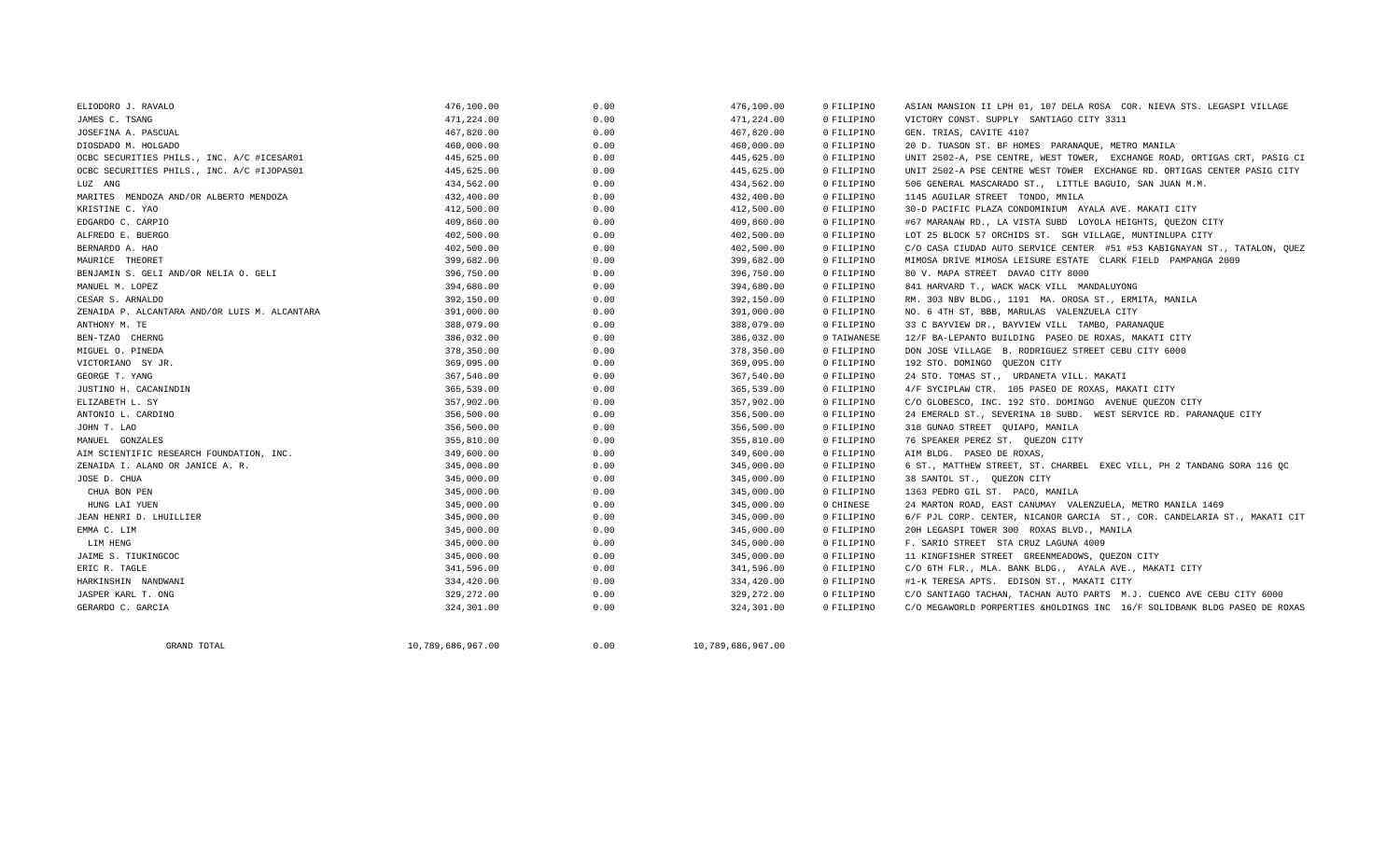**RBKPS104** 

TCSUSER9

# Philippine Depository & Trust Corp.

Philippine Depository & Trust Corp.

**E PDTC** 

## TOP 100 PDTC PARTICIPANTS

**Business Date 09/28/2012** 

|                        | Security ID: ELI000000000 | <b>EMPIRE EAST</b><br><b>Security Name:</b>  |                                           |            |
|------------------------|---------------------------|----------------------------------------------|-------------------------------------------|------------|
| <b>Transfer Agent:</b> | EQBKTA00000               | <b>Transfer Agent Name:</b>                  | BANCO DE ORO UNIBANK, INC. TRANSFER AGENT |            |
| S. No.                 | <b>BPID</b>               | <b>BPNAME</b>                                | <b>HOLDING</b>                            | %HOLDING   |
|                        | 16700000000               | <b>AURORA SECURITIES, INC.</b>               | 1.699,601,978.00                          | 40.3497832 |
| 2                      | 38900000000               | KING'S POWER SECURITIES. INC.                | 333,507,358.00                            | 7.9177065  |
| $\overline{3}$         | 25300000000               | TOWER SECURITIES, INC.                       | 158,387,476.00                            | 3.7602335  |
| 4                      | 26600000000               | VICSAL SECURITIES & STOCK BROKERAGE, INC.    | 155,933,628.00                            | 3.7019774  |
| 5                      | 26900000000               | WEALTH SECURITIES, INC.                      | 92.933.525.00                             | 2.2063093  |
| 6                      | 20300000000               | COL Financial Group, Inc.                    | 86,637,780.00                             | 2.0568437  |
| $\overline{7}$         | 12600000000               | <b>BPI SECURITIES CORPORATION</b>            | 73,636,774.00                             | 1.7481904  |
| 8                      | CITI1000000               | <b>CITIBANK N.A.</b>                         | 73.535,561.00                             | 1.7457875  |
| 9                      | 26700000000               | FIRST METRO SECURITIES BROKERAGE CORP.       | 64.155,588.00                             | 1.5231002  |
| 10                     | 27900000000               | <b>BDO SECURITIES CORPORATION</b>            | 58,050,989.00                             | 1.3781726  |
| 11                     | 15400000000               | EVERGREEN STOCK BROKERAGE & SEC., INC.       | 55.390.020.00                             | 1.3149992  |
| 12                     | 10200000000               | ABACUS SECURITIES CORPORATION                | 51.963.014.00                             | 1.2336396  |
| 13                     | 13300000000               | CITISECURITIES, INC.                         | 48.913.811.00                             | 1.1612493  |
| 14                     | 11200000000               | AB CAPITAL SECURITIES, INC.                  | 45.385.338.00                             | 1.0774808  |
| 15                     | 22000000000               | ATR-KIM ENG SECURITIES. INC.                 | 42,669,719.00                             | 1.0130101  |
| 16                     | 12900000000               | SINCERE SECURITIES CORPORATION               | 42.415.448.00                             | 1.0069735  |
| 17                     | 11100000000               | ANSALDO, GODINEZ & CO., INC.                 | 41,972,328.00                             | 0.9964535  |
| 18                     | 23000000000               | QUALITY INVESTMENTS & SECURITIES CORPORATION | 40.316.031.00                             | 0.9571318  |
| 19                     | 17000000000               | <b>GOLDSTAR SECURITIES, INC.</b>             | 36,815,192.00                             | 0.8740193  |
| 20                     | <b>SCBK1000000</b>        | STANDARD CHARTERED BANK                      | 33.389.740.00                             | 0.7926966  |
| 21                     | 28600000000               | SOLAR SECURITIES, INC.                       | 29,187,975.00                             | 0.6929437  |
| 22                     | 10300000000               | ACCORD CAPITAL EQUITIES CORPORATION          | 28,818,901.00                             | 0.6841816  |
| 23                     | 24700000000               | STANDARD SECURITIES CORPORATION              | 28.713.455.00                             | 0.6816782  |
| 24                     | 17400000000               | HDI SECURITIES, INC.                         | 28,447,971.00                             | 0.6753755  |
| 25                     | 21800000000               | PAN ASIA SECURITIES CORP.                    | 27,777,307.00                             | 0.6594534  |
| 26                     | 28200000000               | PCCI SECURITIES BROKERS CORP.                | 27,512,908.00                             | 0.6531764  |
| 27                     | 10100000000               | A & A SECURITIES. INC.                       | 26.878,321.00                             | 0.6381108  |
| 28                     | 11000000000               | ANGPING & ASSOCIATES SECURITIES, INC.        | 26,373,941.00                             | 0.6261365  |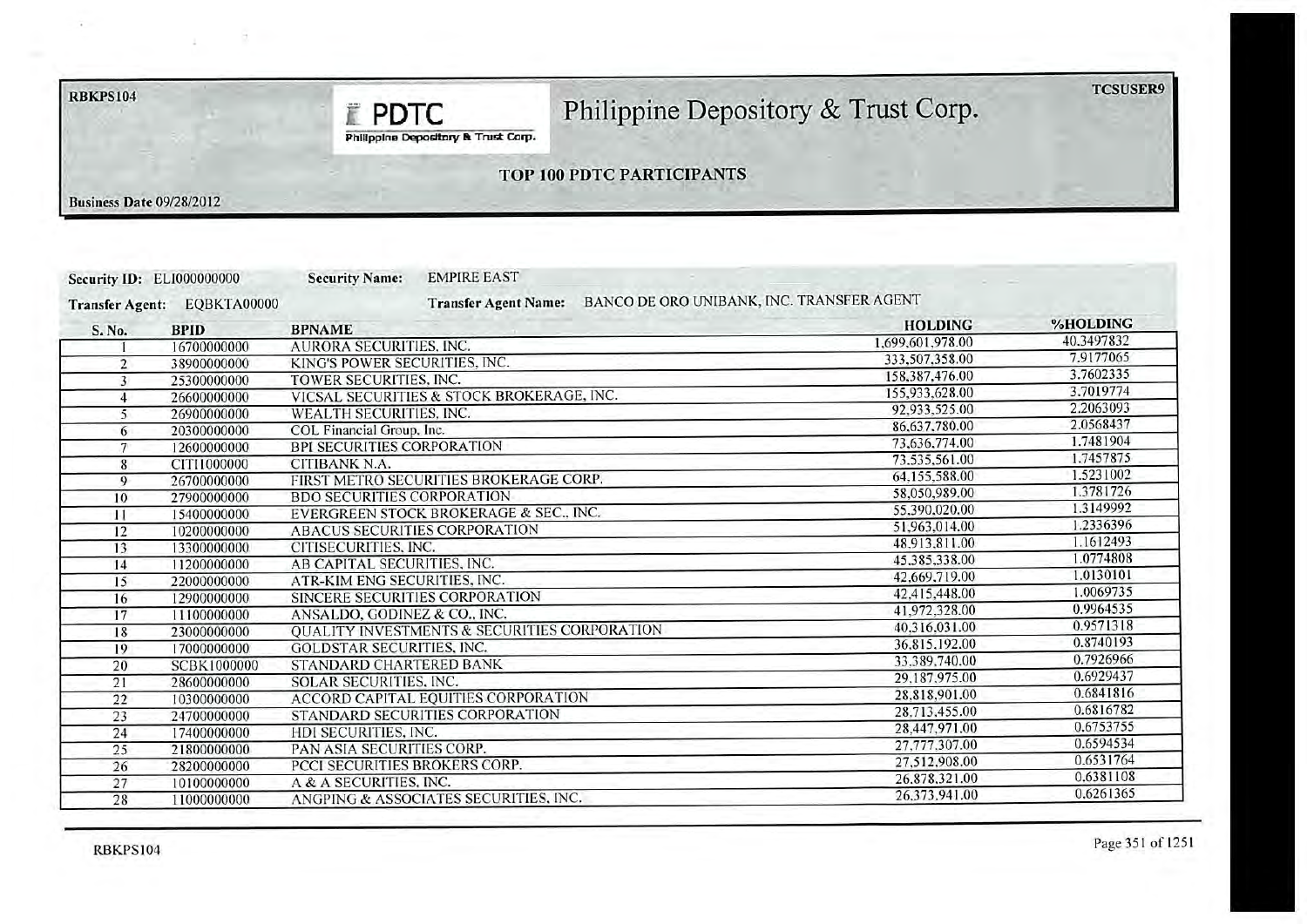| Security ID: ELI000000000 |                    | <b>EMPIRE EAST</b><br><b>Security Name:</b>                              |                |           |
|---------------------------|--------------------|--------------------------------------------------------------------------|----------------|-----------|
| <b>Transfer Agent:</b>    | EQBKTA00000        | BANCO DE ORO UNIBANK, INC. TRANSFER AGENT<br><b>Transfer Agent Name:</b> |                |           |
| S. No.                    | <b>BPID</b>        | <b>BPNAME</b>                                                            | <b>HOLDING</b> | %HOLDING  |
| 29                        | 11500000000        | SB EQUITIES, INC.                                                        | 24,288,910.00  | 0.5766363 |
| 30                        | 19000000000        | VALUE QUEST SECURITIES CORPORATION                                       | 24.177.162.00  | 0.5739834 |
| 31                        | 14700000000        | E. CHUA CHIACO SECURITIES, INC.                                          | 23,793,777.00  | 0.5648815 |
| 32                        | 16900000000        | JSG SECURITIES, INC.                                                     | 23.032.360.00  | 0.5468049 |
| 33                        | 15000000000        | EASTERN SECURITIES DEVELOPMENT CORPORATION                               | 21,881,368.00  | 0.5194795 |
| 34                        | <b>HSBC1000000</b> | THE HONGKONG AND SHANGHAI BANKING CORP. LTD. - CLIENTS' ACCT.            | 20,380,597.00  | 0.4838501 |
| 35                        | 25900000000        | UCPB SECURITIES, INC.                                                    | 19,491,691.00  | 0.4627469 |
| 36                        | 27500000000        | YAO & ZIALCITA. INC.                                                     | 19,008,233.00  | 0.4512692 |
| 37                        | 20000000000        | MANDARIN SECURITIES CORPORATION                                          | 18.263.506.00  | 0.4335889 |
|                           | 23600000000        | R. NUBLA SECURITIES, INC.                                                | 17,404,131.00  | 0.4131867 |
| 38                        | <b>UCPB1000000</b> | UNITED COCONUT PLANTERS BANK-TRUST BANKING                               | 16.849.483.00  | 0.4000189 |
| 39                        | 21900000000        | PAPA SECURITIES CORPORATION                                              | 16,582,637.00  | 0.3936838 |
| 40                        |                    | DW CAPITAL INC.                                                          | 15,562,052.00  | 0.3694544 |
| 41                        | 32800000000        | <b>B. H. CHUA SECURITIES CORPORATION</b>                                 | 15,157,193.00  | 0.3598428 |
| 42                        | 12400000000        | INVESTORS SECURITIES. INC.                                               | 15.137.272.00  | 0.3593698 |
| 43                        | 18100000000        | <b>BELSON SECURITIES, INC.</b>                                           | 14,406,788.00  | 0.3420276 |
| 44                        | 12200000000        | DAVID GO SECURITIES CORP.                                                | 13.976.318.00  | 0.3318079 |
| 45                        | 14300000000        |                                                                          | 13.953.872.00  | 0.3312750 |
| 46                        | 20800000000        | MDR SECURITIES, INC.                                                     | 13,253,892.00  | 0.3146570 |
| 47                        | 24600000000        | SUMMIT SECURITIES, INC.<br>TRITON SECURITIES CORP.                       | 13.208,686.00  | 0.3135838 |
| 48                        | 13600000000        | REGINA CAPITAL DEVELOPMENT CORPORATION                                   | 13,145,905.00  | 0.3120933 |
| 49                        | 23500000000        |                                                                          | 13.131.694.00  | 0.3117559 |
| 50                        | 17200000000        | <b>GUILD SECURITIES, INC.</b>                                            | 12,660,558.00  | 0.3005708 |
| 51                        | 23300000000        | R. COYIUTO SECURITIES, INC.                                              | 12.486.262.00  | 0.2964329 |
| 52                        | 16800000000        | <b>GLOBALINKS SECURITIES &amp; STOCKS, INC.</b>                          | 11.739,000.00  | 0.2786924 |
| 53                        | DEUB1000000        | DEUTSCHE BANK MANILA-CLIENTS A/C                                         | 10,424,589.00  | 0.2474873 |
| 54                        | <b>DEUB2000007</b> | DEUTSCHE BANK AG MANILA BRANCH A/C CLIENTS DEUB20                        | 10.419.003.00  | 0.2473547 |
| 55                        | 20600000000        | MERIDIAN SECURITIES, INC.                                                | 10,240,043.00  | 0.2431060 |
| 56                        | PABC1000000        | AB CAPITAL & INVESTMENT CORP. - TRUST & INVESTMENT DIV.                  | 10.197.000.00  | 0.2420842 |
| 57                        | 19300000000        | LARRGO SECURITIES CO., INC.                                              | 9.855,839.00   | 0.2339848 |
| 58                        | 22500000000        | PREMIUM SECURITIES, INC.                                                 | 9,799,829.00   | 0.2326550 |
| 59                        | 23800000000        | R. S. LIM & CO., INC.                                                    | 9.412.568.00   | 0.2234612 |
| 60                        | 11800000000        | ASIASEC EQUITIES, INC.                                                   | 8,903,081.00   | 0.2113656 |
| 61                        | 21700000000        | RCBC SECURITIES, INC.                                                    | 8.421.080.00   | 0.1999225 |
| 62                        | 18000000000        | I. B. GIMENEZ SECURITIES, INC.                                           | 8.308.534.00   | 0.1972506 |
| 63                        | 27800000000        | YU & COMPANY, INC.                                                       | 7,938,563.00   | 0.1884672 |
| 64                        | 14500000000        | DIVERSIFIED SECURITIES, INC.                                             | 7,700,000.00   | 0.1828036 |
| 65                        | 33800000002        | PHILIPPINE EQUITY PARTNERS, INC.                                         | 7.680,737.00   | 0.1823463 |
| 66                        | 28500000000        | <b>GOLDEN TOWER SECURITIES &amp; HOLDINGS, INC.</b>                      | 7.662,408.00   | 0.1819111 |
| 67                        | 27200000000        | BERNAD SECURITIES, INC.                                                  | 7,576,548.00   | 0.1798727 |
| 68                        | 14000000000        | <b>IGC SECURITIES INC.</b>                                               |                |           |

ري

à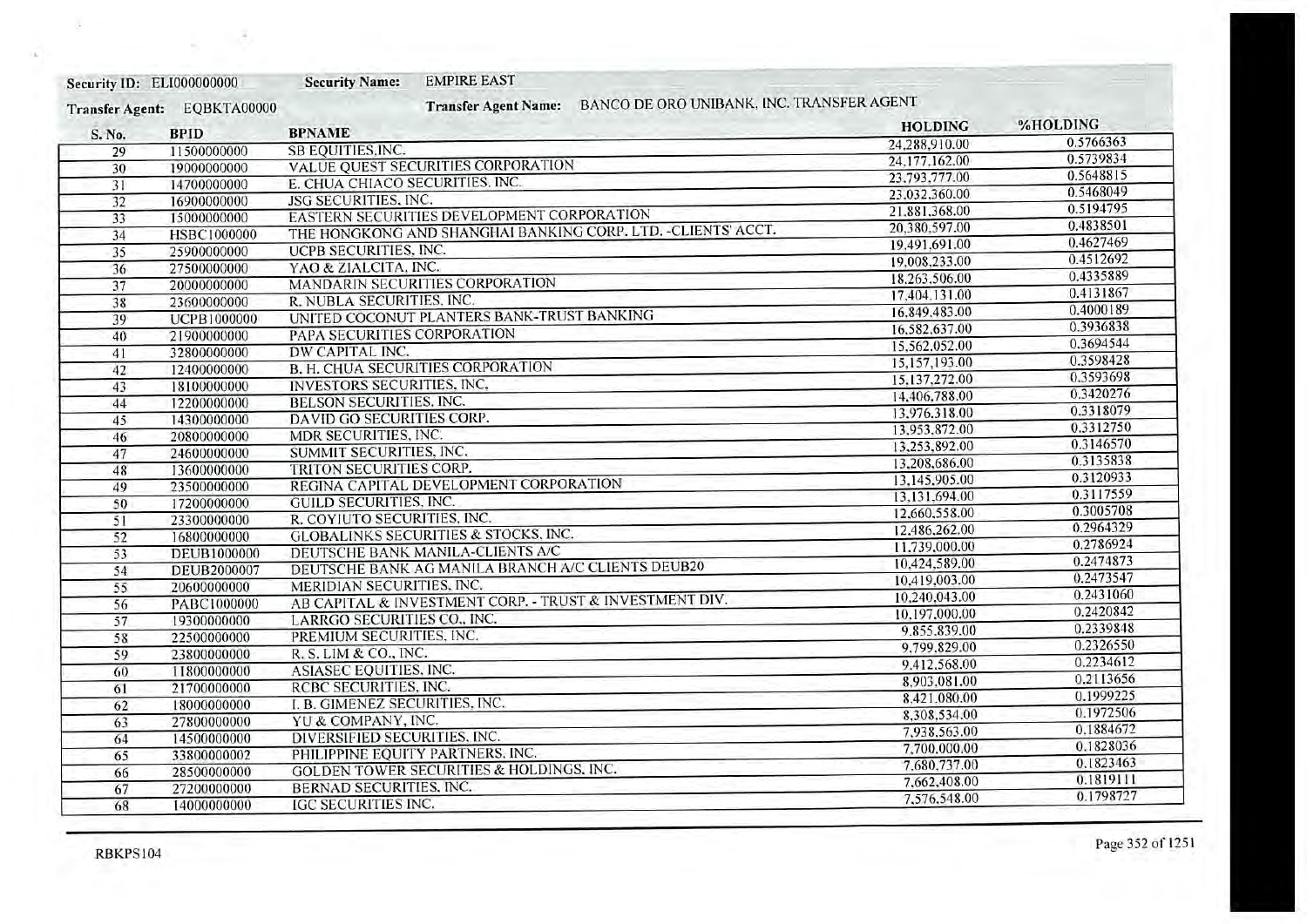| Security ID: ELI000000000              |                                                                                        | <b>Security Name:</b>                                                                    | <b>EMPIRE EAST</b>                                                                                                      |                                           |                                                              |           |
|----------------------------------------|----------------------------------------------------------------------------------------|------------------------------------------------------------------------------------------|-------------------------------------------------------------------------------------------------------------------------|-------------------------------------------|--------------------------------------------------------------|-----------|
| <b>Transfer Agent:</b>                 | EQBKTA00000                                                                            |                                                                                          | <b>Transfer Agent Name:</b>                                                                                             | BANCO DE ORO UNIBANK, INC. TRANSFER AGENT |                                                              |           |
| S. No.                                 | <b>BPID</b>                                                                            | <b>BPNAME</b>                                                                            |                                                                                                                         |                                           | <b>HOLDING</b>                                               | %HOLDING  |
| 69                                     | 24700000005                                                                            |                                                                                          | PIONEER INSURANCE & SURETY CORPORATION ACCOUNT #2                                                                       |                                           | 7.560,000.00                                                 | 0.1794799 |
| 70                                     | 24700000003                                                                            |                                                                                          | PIONEER INTERCONTINENTAL INS. CORP.                                                                                     |                                           | 7.500,000.00                                                 | 0.1780554 |
| 71                                     | 22900000000                                                                            |                                                                                          | SALISBURY BKT SECURITIES CORPORATION                                                                                    |                                           | 7.284.825.00                                                 | 0.1729470 |
| 72                                     | 26300000000                                                                            | VENTURE SECURITIES, INC.                                                                 |                                                                                                                         |                                           | 6,898,054.00                                                 | 0.1637648 |
| 73                                     | 27000000000                                                                            | WESTLINK GLOBAL EQUITIES. INC.                                                           |                                                                                                                         |                                           | 6,693,199.00                                                 | 0.1589014 |
| 74                                     | 24000000000                                                                            | S.J. ROXAS & CO., INC.                                                                   |                                                                                                                         |                                           | 6,630,673.00                                                 | 0.1574170 |
| 75                                     | 24700000004                                                                            | PIONEER LIFE, INC.                                                                       |                                                                                                                         |                                           | 6.600,000.00                                                 | 0.1566888 |
| 76                                     | 19900000000                                                                            | LUYS SECURITIES COMPANY, INC.                                                            |                                                                                                                         |                                           | 6,479,086.00                                                 | 0.1538182 |
| 77                                     | 22400000000                                                                            | PNB SECURITIES, INC.                                                                     |                                                                                                                         |                                           | 6.047.564.00                                                 | 0.1435736 |
| 78                                     | 21500000000                                                                            |                                                                                          | OPTIMUM SECURITIES CORPORATION                                                                                          |                                           | 5.950,771.00                                                 | 0.1412756 |
| 79                                     | 11600000000                                                                            |                                                                                          | ASIA PACIFIC CAPITAL EQUITIES & SECURITIES CORP.                                                                        |                                           | 5,838,269.00                                                 | 0.1386047 |
| 80                                     | 10900000000                                                                            | <b>BA SECURITIES, INC.</b>                                                               |                                                                                                                         |                                           | 5.324.723.00                                                 | 0.1264128 |
| 81                                     | 28800000000                                                                            | G.D. TAN & COMPANY, INC.                                                                 |                                                                                                                         |                                           | 5.020.623.00                                                 | 0.1191932 |
| 82                                     | 25100000000                                                                            | TANSENGCO & CO., INC.                                                                    |                                                                                                                         |                                           | 4,721,474.00                                                 | 0.1120912 |
| 83                                     | 17500000000                                                                            | H. E. BENNETT SECURITIES, INC.                                                           |                                                                                                                         |                                           | 4,549,197.00                                                 | 0.1080012 |
| 84                                     | 10600000000                                                                            | ALPHA SECURITIES CORP.                                                                   |                                                                                                                         |                                           | 4,522,329.00                                                 | 0.1073634 |
| 85                                     | 28300000000                                                                            | EAGLE EQUITIES, INC.                                                                     |                                                                                                                         |                                           | 4.499,200.00                                                 | 0.1068143 |
| 86                                     | 19800000000                                                                            | LUCKY SECURITIES, INC.                                                                   |                                                                                                                         |                                           | 4,472,303.00                                                 | 0.1061757 |
| 87                                     | 24700000007                                                                            | PIONEER LIFE INC. ACCOUNT #2                                                             |                                                                                                                         |                                           | 4,300,000.00                                                 | 0.1020851 |
| 88                                     | 25700000000                                                                            | TRI-STATE SECURITIES, INC.                                                               |                                                                                                                         |                                           | 4.269,575.00                                                 | 0.1013628 |
| 89                                     | 21300000000                                                                            | NIEVES SECURITIES, INC.                                                                  |                                                                                                                         |                                           | 4,083,723.00                                                 | 0.0969505 |
| 90                                     | 18200000000                                                                            |                                                                                          | IMPERIAL.DE GUZMAN.ABALOS & COINC.                                                                                      |                                           | 3.763.166.00                                                 | 0.0893403 |
| 91                                     | <b>DEUB2000000</b>                                                                     |                                                                                          | DEUTSCHE BANK MANILA-CLIENTS A/C                                                                                        |                                           | 3.742,430.00                                                 | 0.0888480 |
| 92                                     | 19200000000                                                                            | STRATEGIC EQUITIES CORP.                                                                 |                                                                                                                         |                                           | 3.716.872.00                                                 | 0.0882412 |
| 93                                     | 25200000000                                                                            |                                                                                          | THE FIRST RESOURCES MANAGEMENT & SECURITIES CORP.                                                                       |                                           | 3.423,016.00                                                 | 0.0812649 |
| 94                                     | 10200000005                                                                            | ABACUS SECURITIES CORPORATION                                                            |                                                                                                                         |                                           | 3,000,000.00                                                 | 0.0712222 |
| 95                                     | 24700000002                                                                            | POINEER INS. & SURETY CORP.                                                              |                                                                                                                         |                                           | 2,990,000.00                                                 | 0.0709848 |
| 96                                     | 21100000000                                                                            | NEW WORLD SECURITIES CO., INC.                                                           |                                                                                                                         |                                           | 2,948,664.00                                                 | 0.0700034 |
| 97                                     | 16900000003                                                                            |                                                                                          | PIONEERINTER CONTINENTAL INSURANCE CORP.                                                                                |                                           | 2,900,000,00                                                 | 0.0688481 |
| 98                                     | 15300000000                                                                            | EQUITIWORLD SECURITIES. INC.                                                             |                                                                                                                         |                                           | 2,860.121.00                                                 | 0.0679013 |
| 99                                     | 23900000000                                                                            | RTG & COMPANY, INC.                                                                      |                                                                                                                         |                                           | 2.621.061.00                                                 | 0.0622259 |
| 100                                    | 20400000000                                                                            | DA MARKET SECURITIES, INC.                                                               |                                                                                                                         |                                           | 2,204,653.00                                                 | 0.0523401 |
| 101                                    | 17900000000                                                                            | I. ACKERMAN & CO., INC.                                                                  |                                                                                                                         |                                           | 2,139,813.00                                                 | 0.0508007 |
| 102                                    | 13000000000                                                                            |                                                                                          | CENTURY SECURITIES CORPORATION                                                                                          |                                           | 2,098,750.00                                                 | 0.0498258 |
|                                        |                                                                                        |                                                                                          |                                                                                                                         |                                           | 1,912,075.00                                                 | 0.0453940 |
|                                        |                                                                                        |                                                                                          |                                                                                                                         |                                           |                                                              | 0.0450413 |
|                                        |                                                                                        |                                                                                          |                                                                                                                         |                                           | 1,736,157.00                                                 | 0.0412176 |
|                                        |                                                                                        |                                                                                          |                                                                                                                         |                                           |                                                              | 0.0406816 |
|                                        |                                                                                        |                                                                                          |                                                                                                                         |                                           |                                                              | 0.0403908 |
|                                        |                                                                                        |                                                                                          |                                                                                                                         |                                           |                                                              | 0.0397774 |
| 103<br>104<br>105<br>106<br>107<br>108 | 15900000000<br>24300000000<br>12500000000<br>23200000000<br>16100000000<br>20500000000 | FIDELITY SECURITIES, INC.<br><b>JAKA SECURITIES CORP.</b><br>MERCANTILE SECURITIES CORP. | FIRST INTEGRATED CAPITAL SECURITIES, INC.<br><b>ALAKOR SECURITIES CORPORATION</b><br>FRANCISCO ORTIGAS SECURITIES. INC. |                                           | 1.897.218.00<br>1,713,578.00<br>1,701,330.00<br>1,675,493.00 |           |

÷

La,

Ÿ.

 $\bullet$   $\bullet$   $\bullet$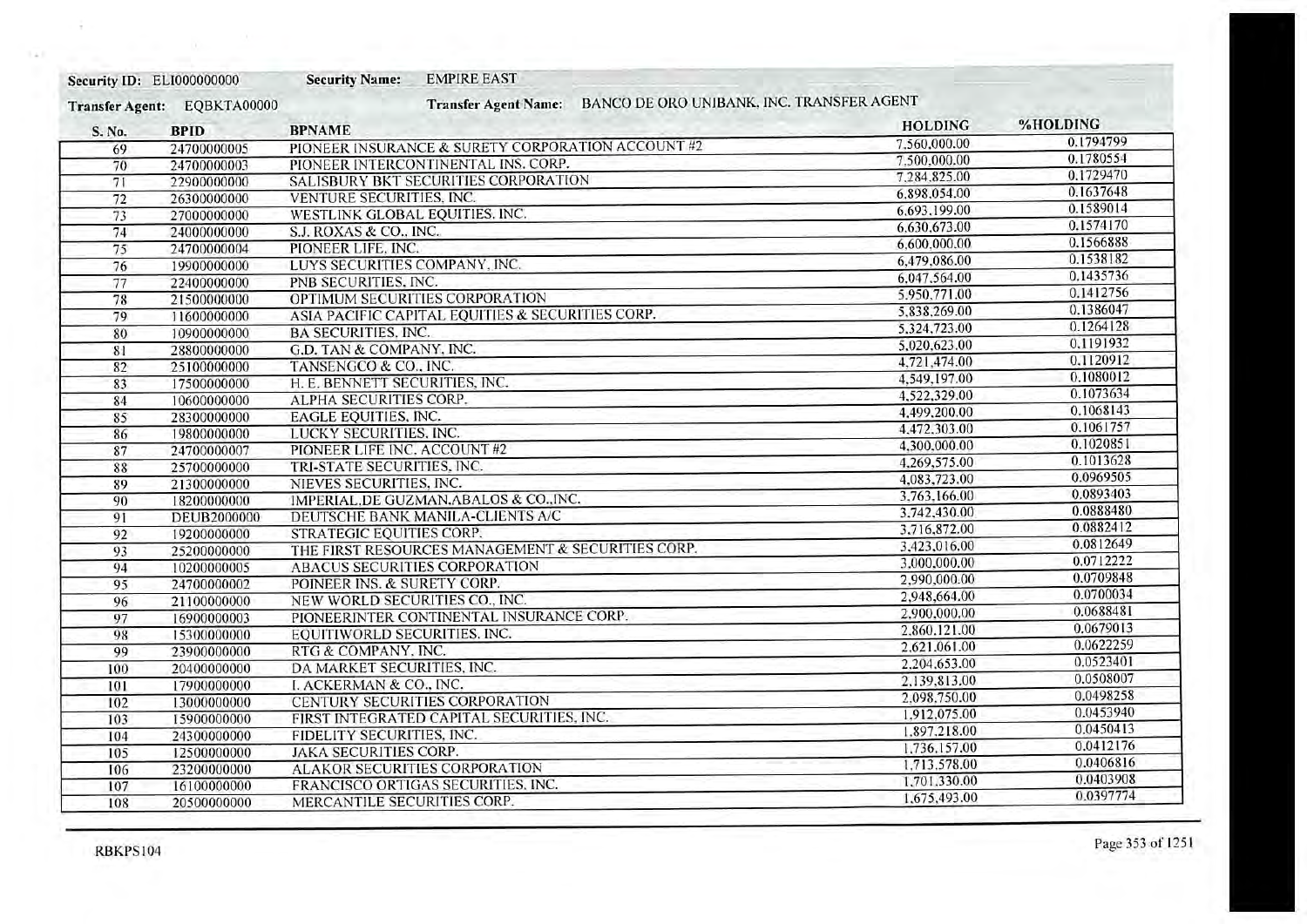| BANCO DE ORO UNIBANK, INC. TRANSFER AGENT<br><b>Transfer Agent Name:</b><br>EQBKTA00000<br><b>Transfer Agent:</b><br><b>BPNAME</b><br><b>BPID</b><br>S. No. | <b>HOLDING</b><br>1.603,670.00<br>1.544.866.00 | %HOLDING<br>0.0380723 |
|-------------------------------------------------------------------------------------------------------------------------------------------------------------|------------------------------------------------|-----------------------|
|                                                                                                                                                             |                                                |                       |
|                                                                                                                                                             |                                                |                       |
| MOUNT PEAK SECURITIES. INC.<br>21000000000<br>109                                                                                                           |                                                |                       |
| BENJAMIN CO CA & CO., INC.<br>12300000000<br>110                                                                                                            |                                                | 0.0366762             |
| AAA SOUTHEAST EQUITIES, INCORPORATED<br>23700000000<br>111                                                                                                  | 1.439.301.00                                   | 0.0341700             |
| UNICAPITAL SECURITIES INC.<br>112<br>34500000000                                                                                                            | 1.433.477.00                                   | 0.0340318             |
| PCIB SECURITIES, INC.<br>113<br>13100000000                                                                                                                 | 1,430,089.00                                   | 0.0339513             |
| PRYCE SECURITIES, INC.<br>22800000000<br>114                                                                                                                | 1,407,523.00                                   | 0.0334156             |
| INTRA-INVEST SECURITIES, INC.<br>18300000000<br>115                                                                                                         | 1,393,873.00                                   | 0.0330916             |
| PLATINUM SECURITIES, INC.<br>116<br>22300000000                                                                                                             | 1,246,200.00                                   | 0.0295857             |
| DEUTSCHE REGIS PARTNERS, INC.<br>117<br>20900000008                                                                                                         | 1.150.000.00                                   | 0.0273018             |
| FIRST ORIENT SECURITIES, INC.<br>118<br>15700000000                                                                                                         | 1,013,082.00                                   | 0.0240513             |
| A. T. DE CASTRO SECURITIES CORP.<br>10400000000<br>119                                                                                                      | 858,471.00                                     | 0.0203807             |
| SunSecurities, Inc.<br>120<br>36800000000                                                                                                                   | 756,486.00                                     | 0.0179595             |
| ATR KIMENG SEC. INC.<br>2200000FTXN<br>121                                                                                                                  | 734,528.00                                     | 0.0174382             |
| F. YAP SECURITIES, INC.<br>122<br>16200000000                                                                                                               | 687,875.00                                     | 0.0163307             |
| LOPEZ, LOCSIN, LEDESMA & CO., INC.<br>123<br>19700000000                                                                                                    | 662,239.00                                     | 0.0157220             |
| PIONEER INSURANCE & SURETY CORP.<br>124<br>16900000004                                                                                                      | 650,000.00                                     | 0.0154315             |
| CLSA PHILIPPINES, INC.<br>32300000005<br>125                                                                                                                | 575,000.00                                     | 0.0136509             |
| R & L INVESTMENTS, INC.<br>23100000000<br>126                                                                                                               | 566,099.00                                     | 0.0134396             |
| J.M. BARCELON & CO., INC.<br>127<br>18800000000                                                                                                             | 553,065.00                                     | 0.0131302             |
| <b>ASTRA SECURITIES CORPORATION</b><br>128<br>11900000000                                                                                                   | 527,010.00                                     | 0.0125116             |
| WONG SECURITIES CORPORATION<br>129<br>27300000000                                                                                                           | 526,385.00                                     | 0.0124968             |
| PIONEER ASIA INSURANCE CORP<br>16900000005<br>130                                                                                                           | 521,620,00                                     | 0.0123836             |
| <b>CUALOPING SECURITIES CORPORATION</b><br>14100000000<br>131                                                                                               | 501.843.00                                     | 0.0119141             |
| <b>STRATEGIC EQUITIES CORP.</b><br>132<br>19200000002                                                                                                       | 500,000.00                                     | 0.0118704             |
| Asia Insurance (Philippines) Corporation<br>23000000001<br>133                                                                                              | 498,088.00                                     | 0.0118250             |
| DBP-DAIWA CAPITAL MARKETS PHILPPINES, INC.<br>134<br>14200000000                                                                                            | 496,169.00                                     | 0.0117794             |
| UNICAPITAL SECURITIES INC.<br>34500000003<br>135                                                                                                            | 421,590.00                                     | 0.0100089             |
| ASIAN CAPITAL EQUITIES, INC.<br>136<br>18700000000                                                                                                          | 399,751.00                                     | 0.0094904             |
| CAMPOS, LANUZA & COMPANY, INC.<br>137<br>12800000000                                                                                                        | 386,446.00                                     | 0.0091745             |
| CLSA PHILIPPINES, INC.<br>138<br>32300000003                                                                                                                | 318,240.00                                     | 0.0075552             |
| ARMSTRONG SECURITIES, INC.<br>38800000000<br>139                                                                                                            | 288,082.00                                     | 0.0068393             |
| <b>MBTC - TRUST BANKING GROUP</b><br>140<br><b>SCTD1000000</b>                                                                                              | 243,013.00                                     | 0.0057693             |
| TRENDLINE SECURITIES CORPORATION<br>25600000000<br>141                                                                                                      | 221,402.00                                     | 0.0052562             |
| ALL ASIA SECURITIES MANAGEMENT CORP.<br>10500000000<br>142                                                                                                  | 192.952.00                                     | 0.0045808             |
| DEUTSCHE REGIS PARTNERS, INC.<br>20900000000<br>143                                                                                                         | 143,892.00                                     | 0.0034161             |
| LIPPO SECURITIES, INC.<br>144<br>19400000000                                                                                                                | 141,105.00                                     | 0.0033499             |
| SARANGANI SECURITIES, INC.<br>11300000000<br>145                                                                                                            | 135,673.00                                     | 0.0032210             |
| EVERGREEN STOCK BROKERAGE & SEC., INC.<br>15400000003<br>146                                                                                                | 115,000.00                                     | 0.0027302             |
| EAST WEST CAPITAL CORPORATION<br>14900000000<br>147                                                                                                         | 96.817.00                                      | 0.0022985             |
| <b>PNB-TBG T-10820</b><br>148<br>PNBC2000000                                                                                                                | 92,966.00                                      | 0.0022071             |